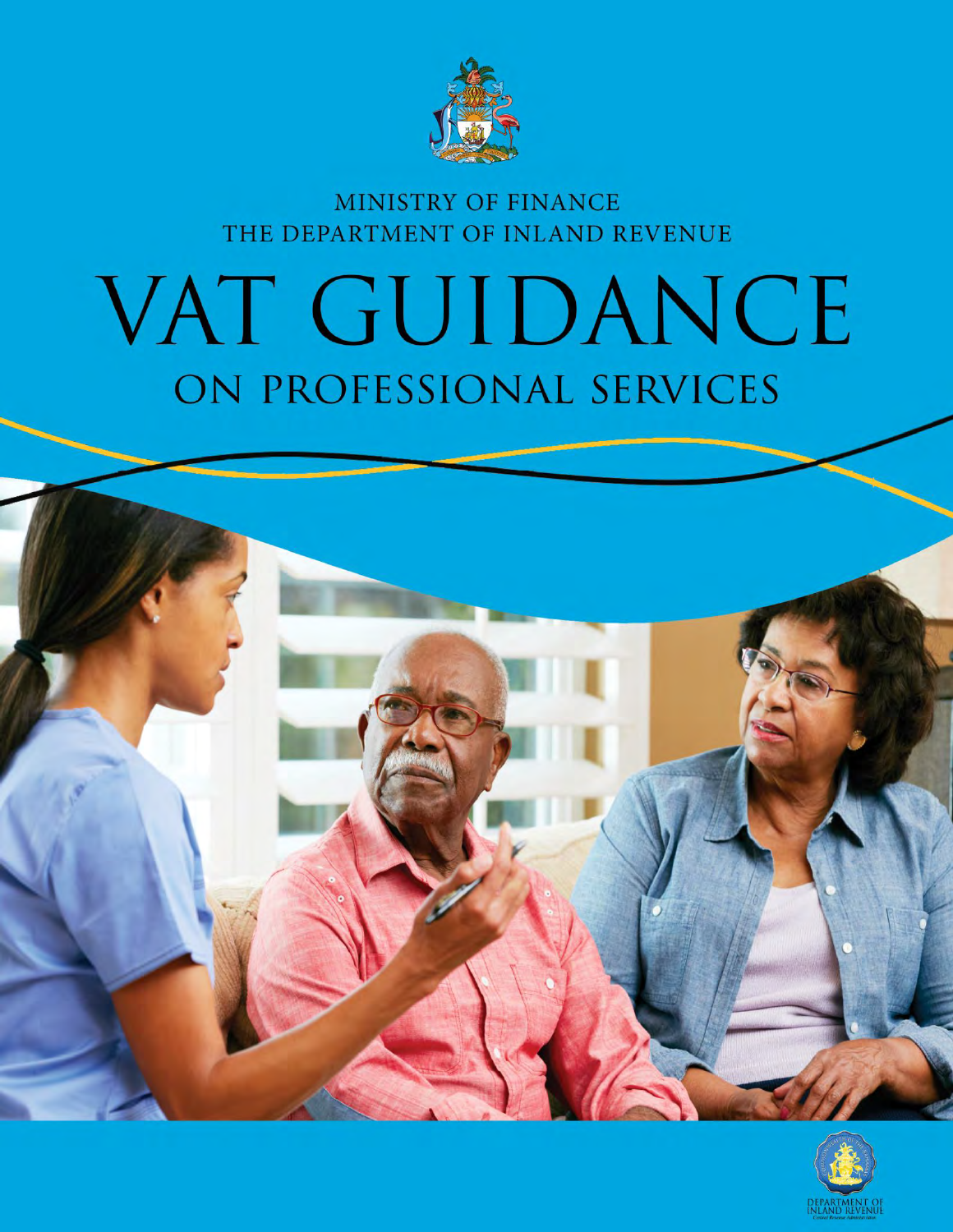#### **Introduction**

This guide is intended to provide businesses in the professional and international services industry with information on Value Added Tax ("VAT"). It should be read in conjunction with the Value Added Tax Act 2014, as amended ("VAT Act"), the Value Added Tax Regulations 2014 ("VAT Regulations"), the VAT Rules and The Bahamas General VAT Guide ("VAT Guide"), all of which can be found on the website of the Government of The Bahamas ("Government"). If there is a discrepancy within the Guidance Note, the law will prevail in accordance with the VAT Act, Regulations and/or Rules.

#### **What are professional and international services?**

For the purposes of this guide, professional services include services provided by professionals and similar type services by a corporate body.

The term "professional services" encompasses a wide variety of services. Generally, the provider of these services will have specific skills or knowledge. Below are some examples of the services that are considered "professional services":

- $\Box$  Services of accountants and lawyers including bookkeeping services and services provided by barristers and solicitors
- $\Box$  Management and consulting services (including advisory services), company administration and trustee services
- $\Box$  Services of engineers, architects, surveyors, and draftsmen
- $\Box$  Services provided in respect of intellectual property ("IP")
- $\Box$  Services relating to information technology ("IT") including electronically supplied services such as the provision of websites, distance maintenance programs, software updates, downloaded services and the services of an IT engineer
- $\Box$  Data processing services
- $\Box$  The provision of information electronically or otherwise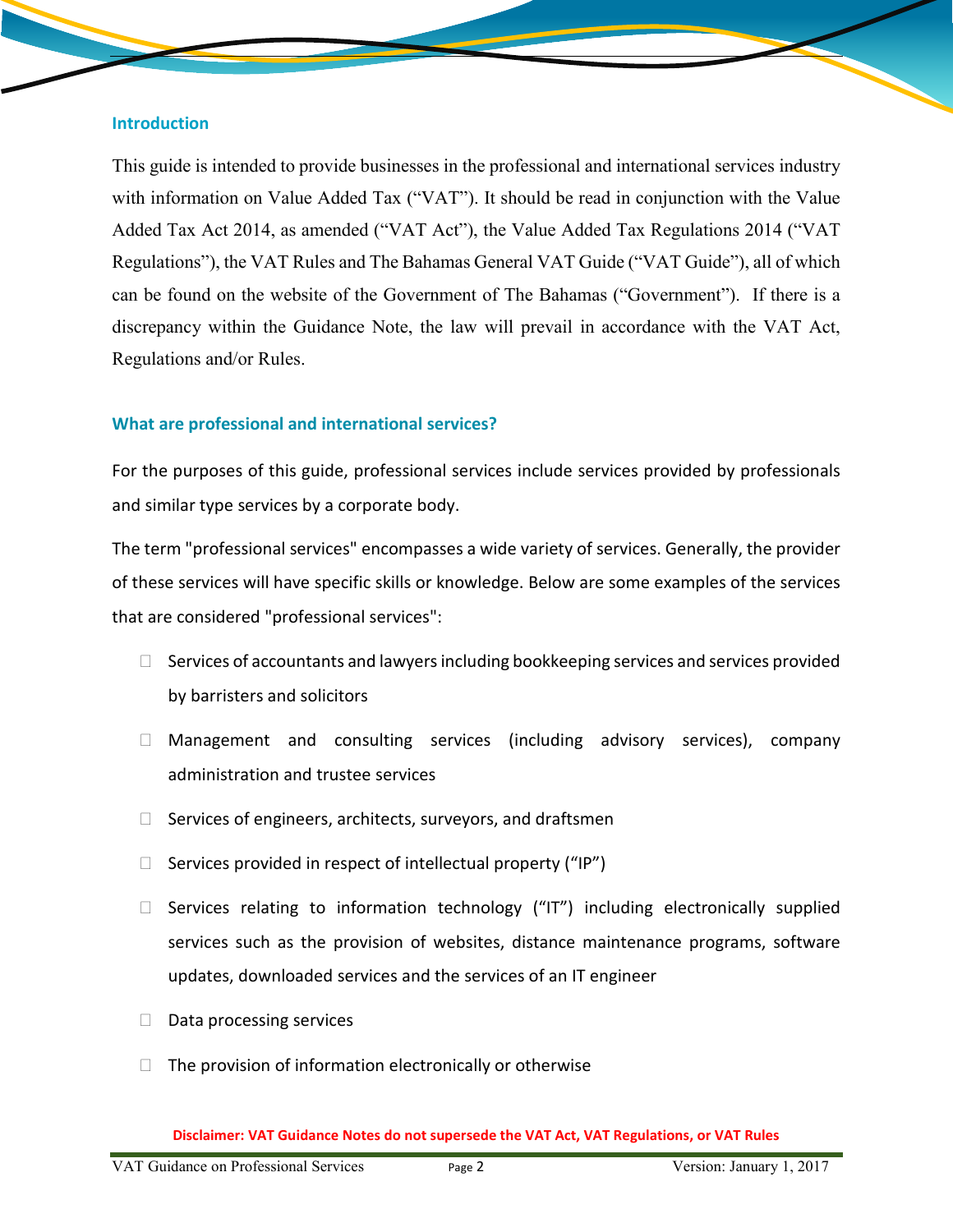- $\Box$  Advertising and marketing services
- $\Box$  Financial and insurance services
- $\Box$  Medical and educational services

For the purpose of this guide, "international services" is a term used for professional services that are supplied for the end benefit and use of a person considered to be outside of The Bahamas or for whom in the case of the supply the Exchange Control Regulation would consider to be enjoying the benefit outside The Bahamas. These services are also regarded as export services.

# Are professional services taxable supplies?

Most professional services provided by a supplier in The Bahamas are taxable supplies except for certain supplies of financial, insurance, medical and educational services, which are exempt from VAT. Professional services may be taxable at either the standard rate of VAT (7.5%) or the zero rate of VAT depending on where the services are being used or where the benefit or advantage is being obtained.

- $\Box$  If the benefit or advantage of professional services is obtained in The Bahamas the services will be subject to VAT at the standard rate.
- $\Box$  If the benefit or advantage of professional services is obtained outside of The Bahamas, the services will be subject to VAT at the zero rate. For VAT purposes the benefit or advantage of the professional services is also considered to be obtained outside The Bahamas when the service is a direct input to the making of zero-rated supplies by a person who although physically present inside The Bahamas is designated as a nonresident for exchange control purposes.

Remember that you do not need to charge VAT unless you are registered for VAT (see section "When will I be required to register for VAT?").

#### **When are professional services taxable at the standard rate?**

Professional services provided by a supplier in The Bahamas are subject to VAT at the standard rate if they are used or the benefit or advantage is being obtained in The Bahamas.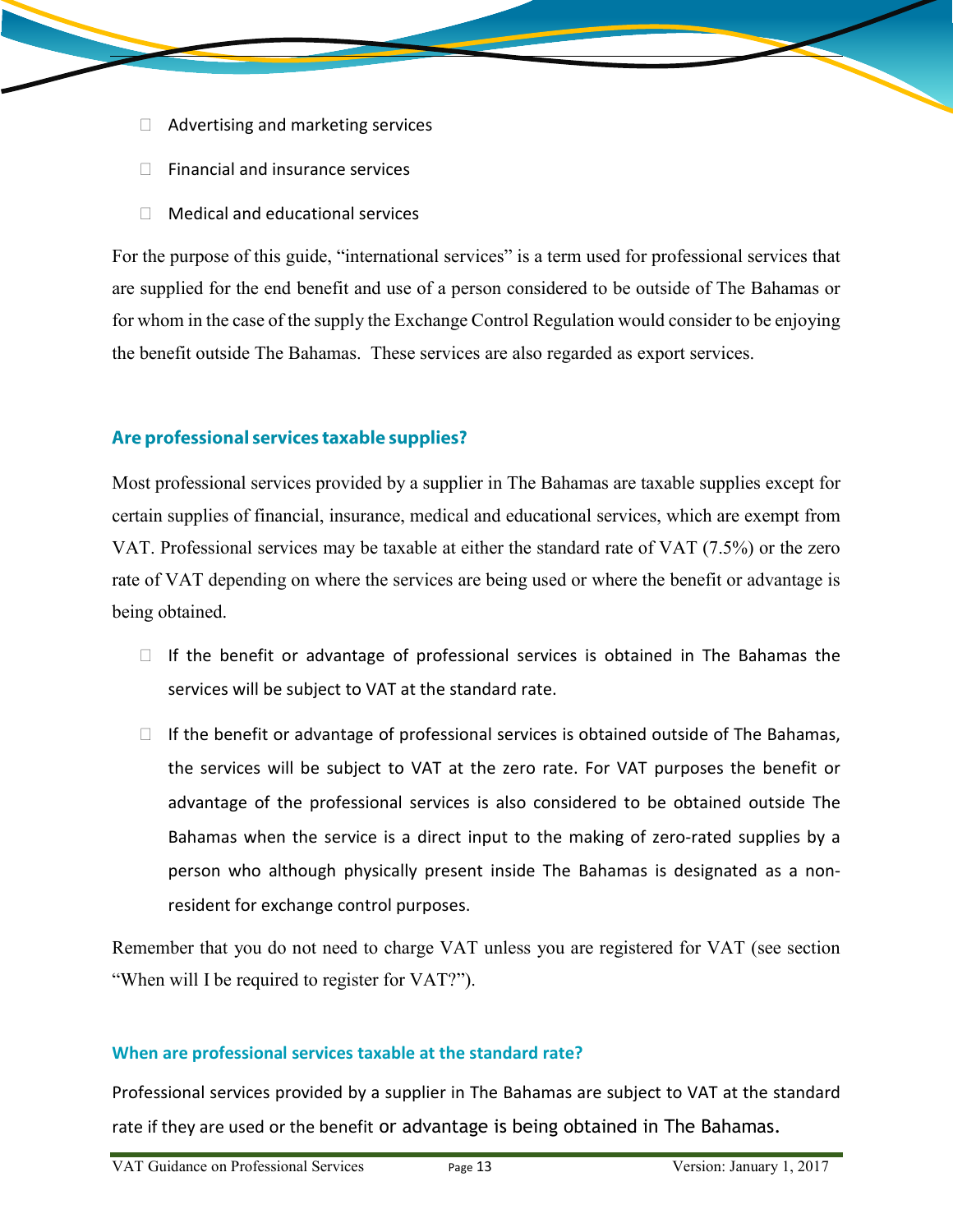Normally a recipient of a service will use or obtain the benefit or advantage of a service where they reside. If using the exchange control designation specific to the supply, the recipient is resident in The Bahamas then the service will be subject to VAT at the standard rate (although there are some special rules relating to services provided in respect of property and events).

# **Determining the Residency of a Person**

For VAT purposes, an individual is considered to be resident in The Bahamas if they normally reside in The Bahamas or if they carry on a taxable or other activity, where the benefit or use of the supply is in The Bahamas. Under the Exchange Control Regulations, non-residency status can be designated even when a taxable person is physically present in the Bahamas (for example some financial institutions). Once exchange control rules are invoked, the status of the majority of the directorship or majority of ownership will not be sufficient to pin down residency of a company.

#### **A company, branch or other entity will be considered to be resident in The Bahamas if:**

- $\Box$  It carries on a business or activity in The Bahamas and is allowed to earn revenues in Bahamian dollars or principally from activities undertaken in The Bahamas;
- $\Box$  It is not Bahamian owned or controlled, but is designated by Exchange Control Approval a resident.

# **A company or branch entity will be considered a non-resident in the following, nonexhaustive, but illustrative cases:**

- $\Box$  It maintains an operational presence in The Bahamas (direct staffing and premises) but is designated as non-resident for exchange control purposes;
- $\Box$  It is Bahamian owned or controlled, domiciled in the Bahamas, but designated as a nonresident for exchange control purposes;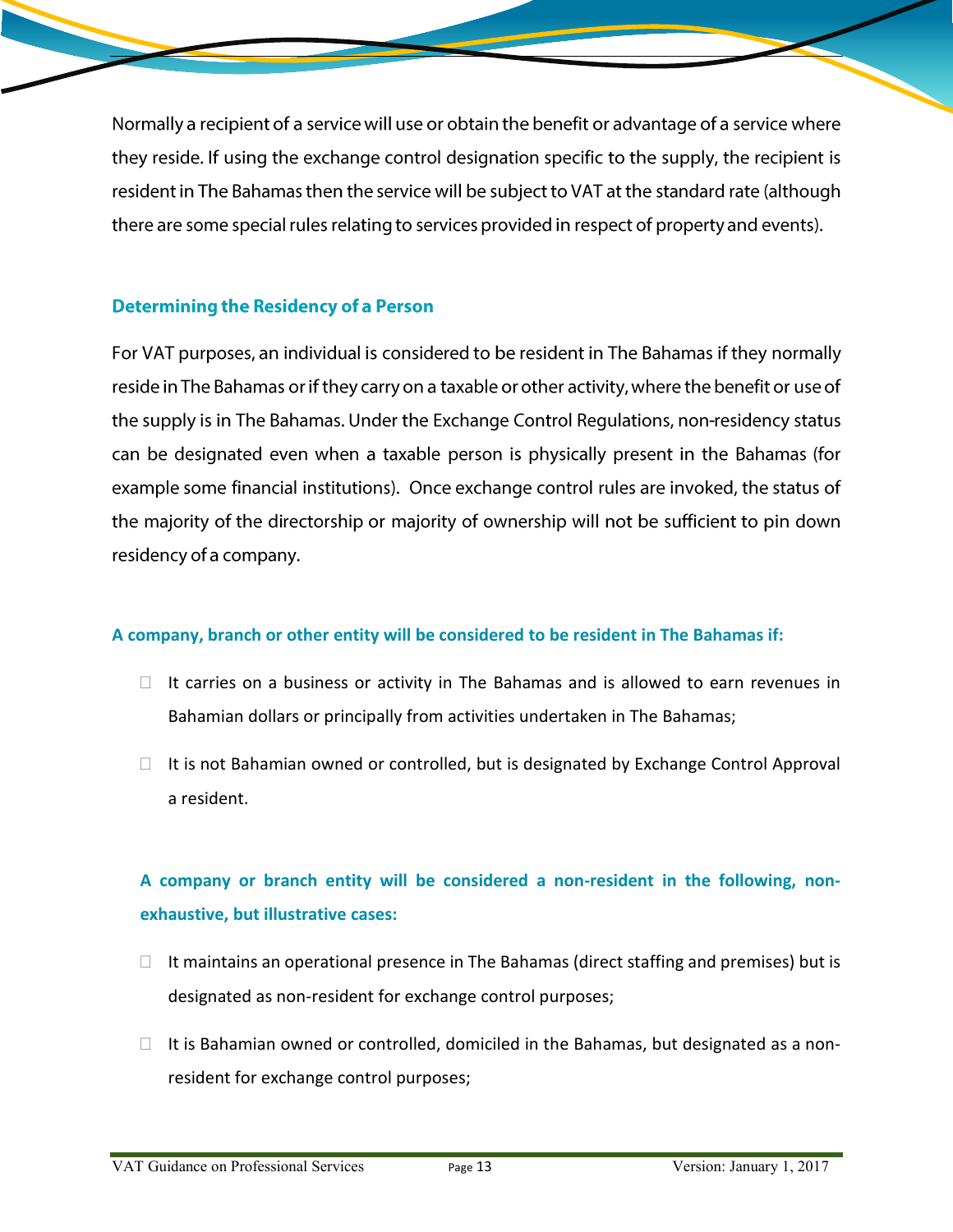- $\Box$  It is not Bahamian owned or controlled, but is domiciled in The Bahamas maintaining registered offices but not an operational presence in The Bahamas;
- $\Box$  It is not domiciled in The Bahamas

### **Corporate Services**

If you supply corporate services for an explicit fee, such as assistance with the formation of a company, the provision of directors and company secretaries or the provision of advice and assistance with meetings, these are all services subject to VAT at the standard rate unless provided to a non-resident of The Bahamas (being recognized as a non-resident under the Exchange Control Regulations). Your corporate services to companies considered non-resident will be treated as international services and subject to VAT at the zero rate.

#### **Foreign or overseas companies**

Foreign or overseas companies are companies that are incorporated outside of The Bahamas but are registered in The Bahamas. If such companies provide goods or services in The Bahamas, there may be a requirement to register for VAT and declare VAT on the goods or services they provide. The normal rules regarding VAT registration will apply.

If you provide services to a foreign or overseas company you need to consider whether the goods or services are received and the benefit or advantage of your services is obtained in The Bahamas. If so, your service will be a domestically supplied service and take on the appropriate VAT liability. Otherwise, your services will be considered exports and subject to the zero rate of VAT. If you charge the zero rate of VAT for your services, you should maintain confirmation that the services were not received in The Bahamas. Confirmation from the administrator of the company will suffice.

#### **International Business Companies ("IBCs")**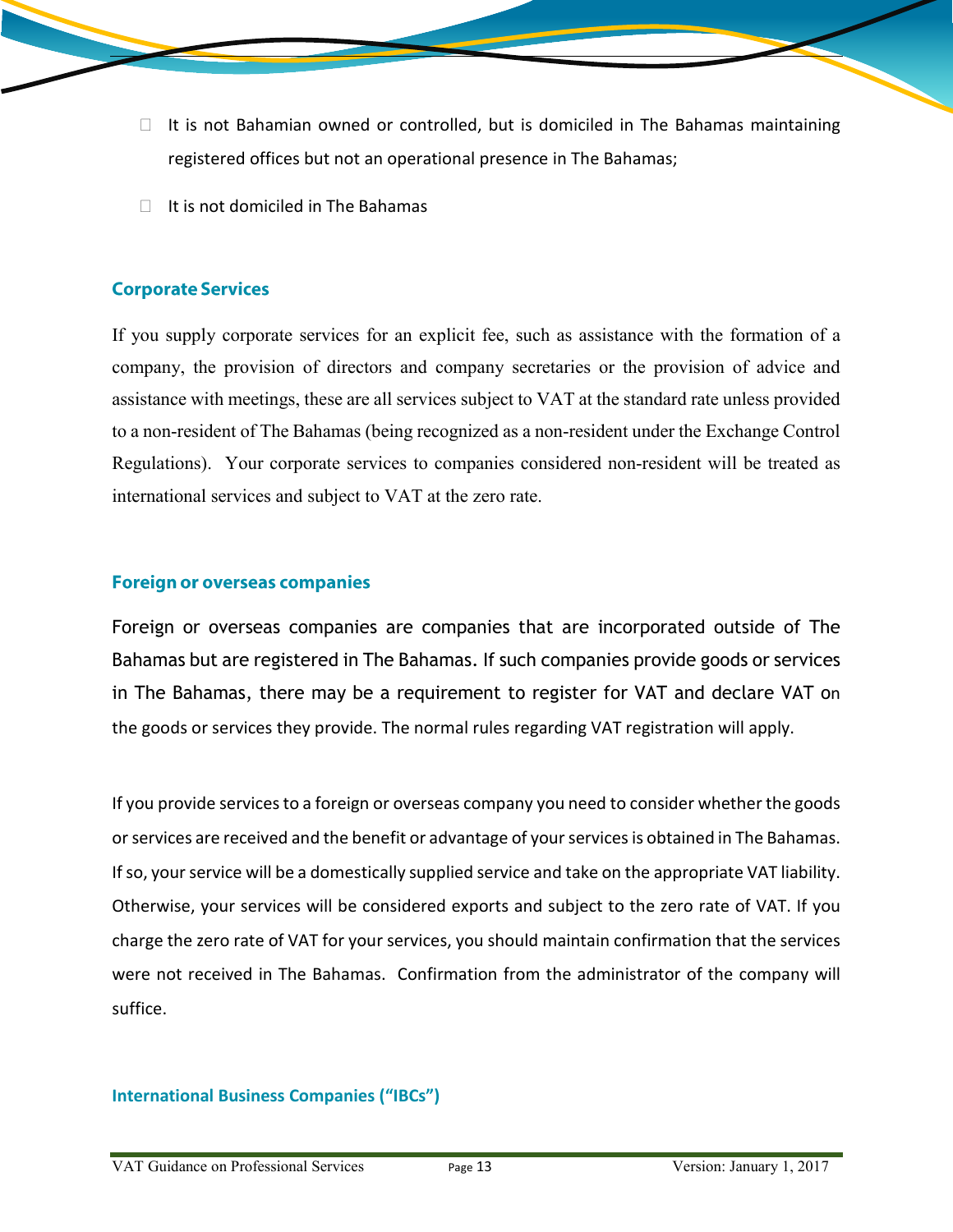With the exception of when they obtain benefit inside The Bahamas supplies of professional services to IBCs should be zero-rated. Most IBCs do not maintain a physical presence in The Bahamas but are instead supported by regulated suppliers of corporate and financial services. In limited cases where IBCs maintain physical presence in The Bahamas, they will be required to register to claim VAT credit on some local inputs that are directly supplied to their zero-rated operations.

#### **Exempted Limited Partnership ("ELP")**

An ELP is restricted from transacting business with the general public in The Bahamas although it can undertake business with IBCs. If you supply services to an ELP, you need to consider whether the ELP is resident in The Bahamas or not, according to their exchange control designation. If the partnership maintains a physical presence, then it may also be necessary for it to register for VAT. Otherwise, registration will not be required.

#### **Supplies between branches**

Supplies between branches, where both branches are located in The Bahamas, are not supplies for VAT purposes. Supplies between branches where one branch is located in The Bahamas and one is outside The Bahamas are subject to VAT as if they were separate companies. To determine the VAT treatment you need to consider what is being supplied, the value and the VAT liability. Supplies of goods or services from a branch in The Bahamas to a branch outside The Bahamas is likely to be subject to VAT at the zero rate of VAT as an export. Supplies between branches within The Bahamas to a Port licensee are taxable at the standard rate.

Where a branch of a business is located in The Bahamas while the other is outside, VAT should be charged between the branches. The value of supplies between related parties is considered to be the consideration paid unless the consideration is less than the fair market value of the goods or services supplied, in which case the value of the supply is considered to be the fair market value. In respect of supplies between branches there may be no consideration, therefore, the value will be deemed to be the fair market value of the goods or services supplied.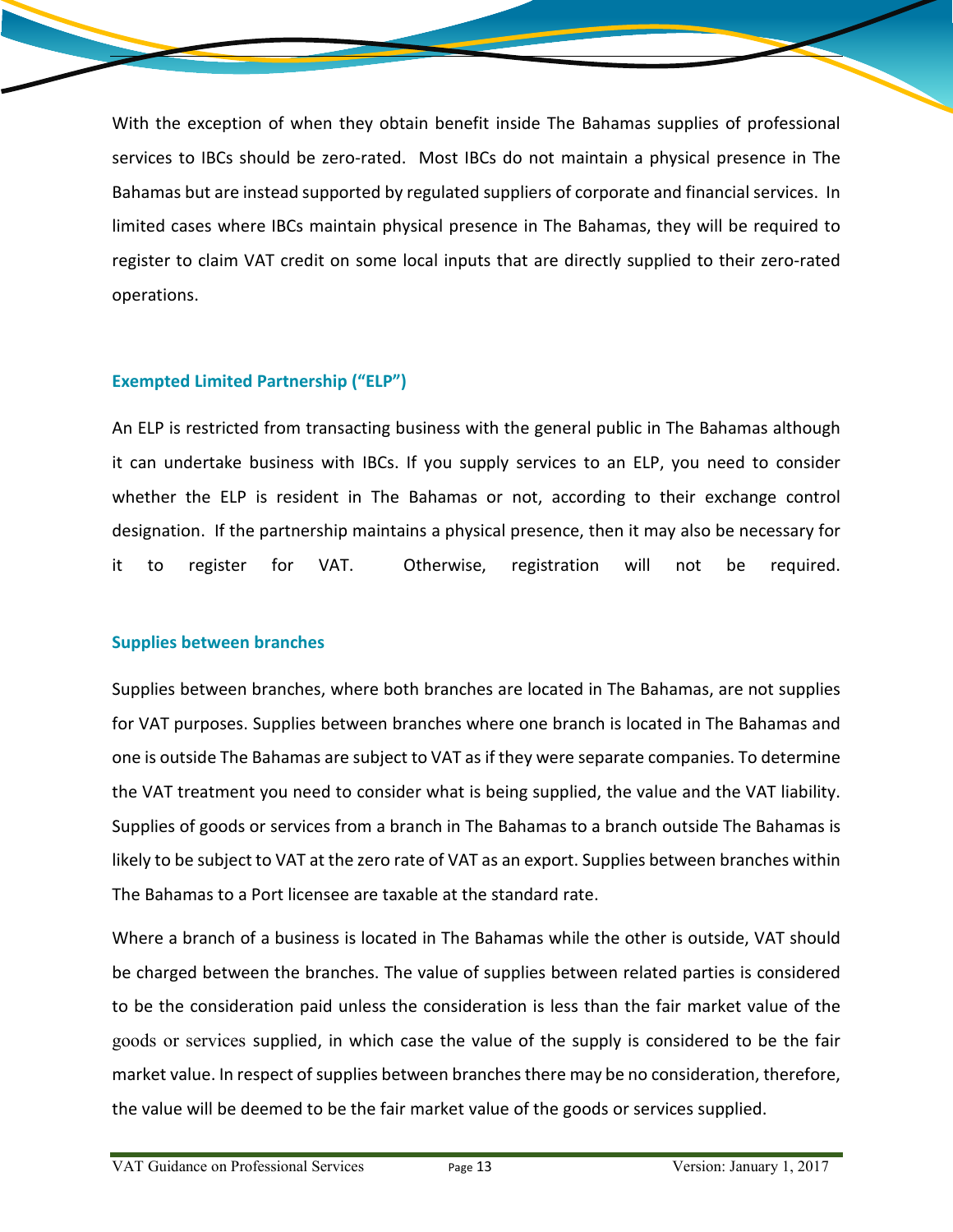#### **Supplies between companies in a corporate group**

Companies within a corporate group are considered separate entities for VAT purposes, therefore, transactions between companies in a corporate group can be subject to VAT. If this has a financial impact or has an impact on cash flow you can consider whether forming a VAT group would be an advantage (see section "VAT grouping"). It should be noted, however, that companies that are resident outside of The Bahamas cannot be included in a VAT group with companies that are resident in The Bahamas. Further, except as provided in the VAT Rules, in the case of Freeport, a Port licensee and a person who is not a Port licensee may not form part of the same grouping.

#### **What if services are supplied by an agent or intermediary?**

A supply by an agent for a principal is a supply by the principal and supply to an agent for a principal is a supply to the principal except where the services are supplied by the agent to the agent's own principal or the principal is a non-resident. Typically, the agent may disclose by way of the contract to whom the supply is being made. If there is no contract, you need to consider the economic reality of the transaction.

#### **There are however exceptions to the above:**

#### **Services relating to property in The Bahamas**

Professional services that relate to tangible personal property or real property such as land and buildings, located in The Bahamas, are subject to the standard rate of VAT. This is because the benefit of the services relating to property is considered to be obtained in The Bahamas when the property is located in The Bahamas.

Professional services that relate to tangible personal property or real property such as land and buildings that are located outside of The Bahamas are subject to the zero rate of VAT.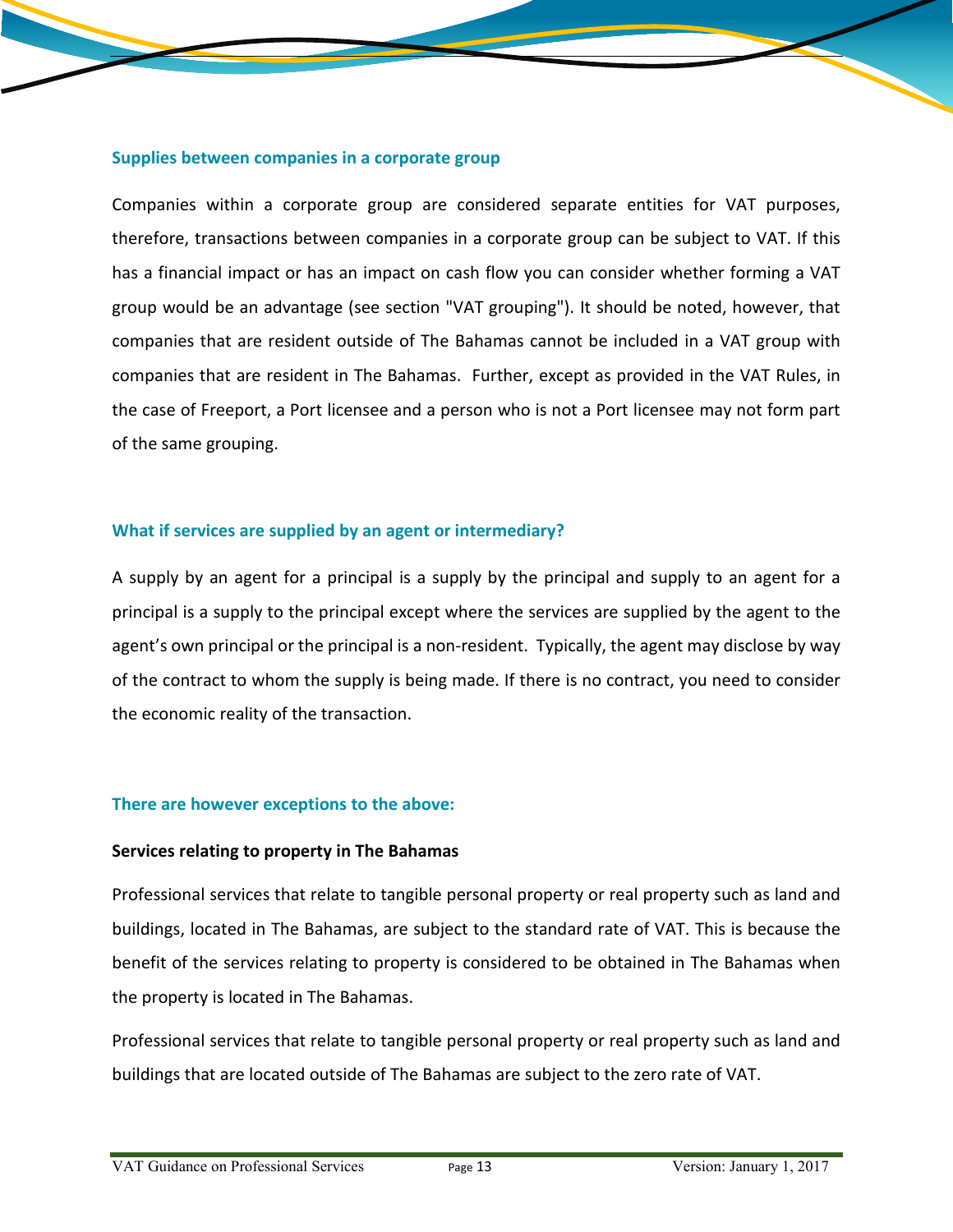Services relating to property include services of a real estate agent, property manager or lawyer on the sale or purchase of a property. They also include professional services in respect of property maintenance or repair.

#### **Cultural, artistic, sporting, educational, or similar activities**

Professional services relating to cultural, artistic, sporting, educational or similar activities are subject to the standard rate of VAT if the activity takes place in The Bahamas. If the activity takes place outside the Bahamas, it will be treated as zero-rated.

Some examples would be:

- $\Box$  The charge for speaking or lecturing at an event in The Bahamas;
- $\Box$  the request to sing at a concert in The Bahamas;
- $\Box$  the services consist of organizing a promotional event such as a film festival or concert in The Bahamas; or
- $\Box$  The payment for taking part in a race in The Bahamas.

If you import such services they will be subject to import VAT (see section "Imported professional services").

#### **Intellectual property**

The following services associated with intellectual property rights for use outside The Bahamas are subject to VAT at the zero rates:

- $\Box$  The filing, prosecution, grant, maintenance, transfer, assignment, licensing, or enforcement of any intellectual property rights for use outside The Bahamas;
- $\Box$  Incidental services necessary for the supply of services referred to above; and
- $\Box$  The acceptance by a person of an obligation to refrain from pursuing or exercising, in whole or in part, any intellectual property rights for use outside The Bahamas.

Any of the above services associated with intellectual property which is originated and is for use in the Bahamas will be subject to VAT at the standard rate.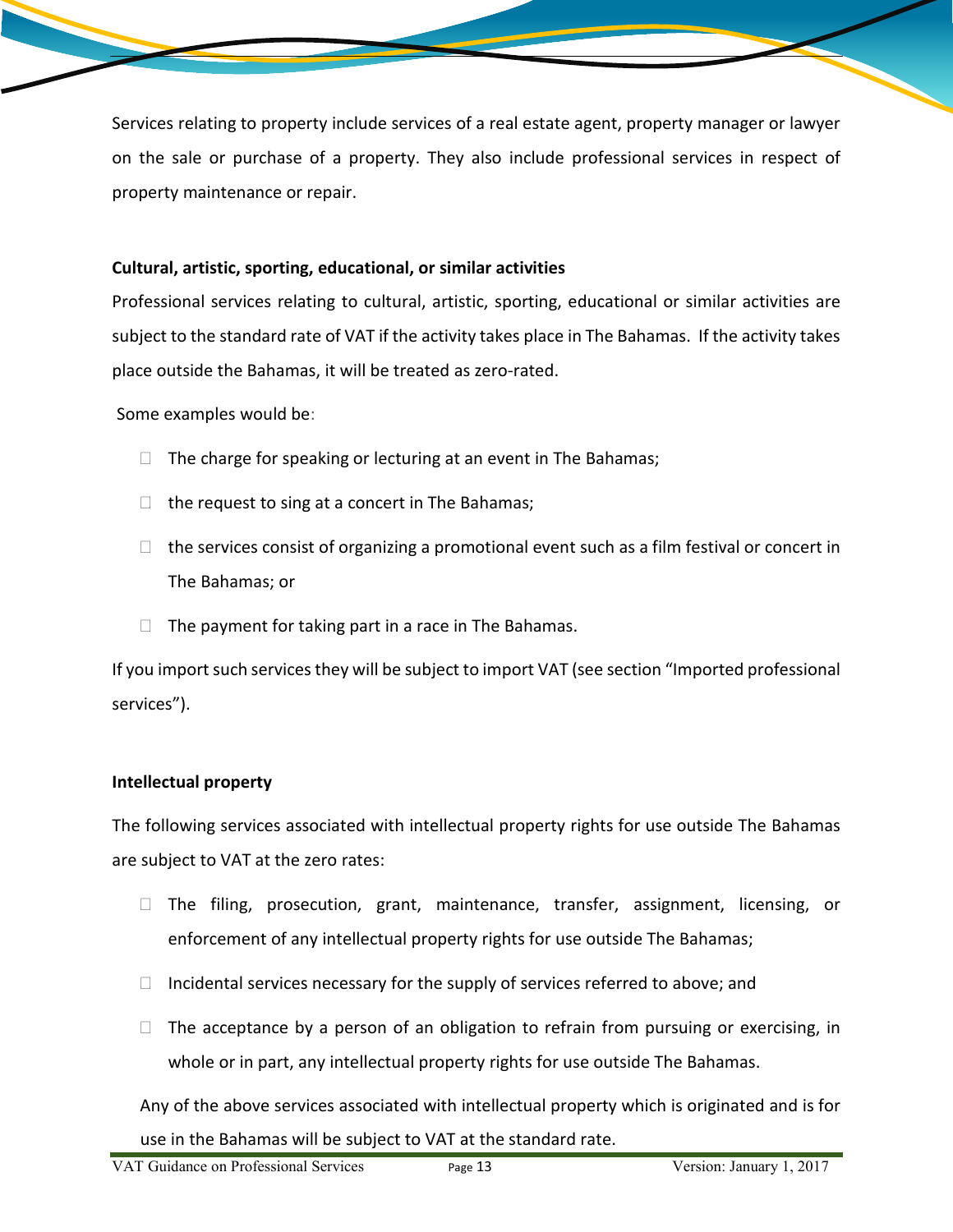#### **Imported professional services**

The rules in relation to imported services relate to both natural persons and businesses.

Import VAT is due on a professional service imported into The Bahamas if that service would ordinarily be subject to VAT if supplied by a business located in The Bahamas. There is, therefore, no import VAT due on services imported into The Bahamas that are ordinarily exempt from VAT, such as certain financial or insurance services.

A service is imported into The Bahamas if the place of supply of that service is in The Bahamas. Ordinarily, the place of supply of services is where the supplier is located, however; if the benefit of a service is enjoyed in The Bahamas it is generally considered that the place of supply is in The Bahamas.

There are some special rules for certain services as mentioned above.

- $\Box$  If the services relate to cultural, artistic, sporting, educational, or similar activities, or relate to personal tangible property the place of supply is where the activity takes place.
- $\Box$  If the services relate to tangible or real property the supply takes place where the property is located.

The following services are supplied where the customer uses or obtains benefit or advantage of the services irrespective of the above special rules:

- $\Box$  A transfer or assignment of a copyright, patent, license, trademark, or similar right.
- $\Box$  The services of a consultant, engineer, lawyer, architect, accountant, person processing data or supplying information, or any similar services;
- $\Box$  An advertising service;
- $\Box$  The supply of personnel;
- $\Box$  The service of an agent in procuring for a principal a service referred to in this subsection;
- $\Box$  The lease of tangible personal property, other than transport of property;
- $\Box$  The supply of goods via electronic commerce and the supply of internet access and similar services; and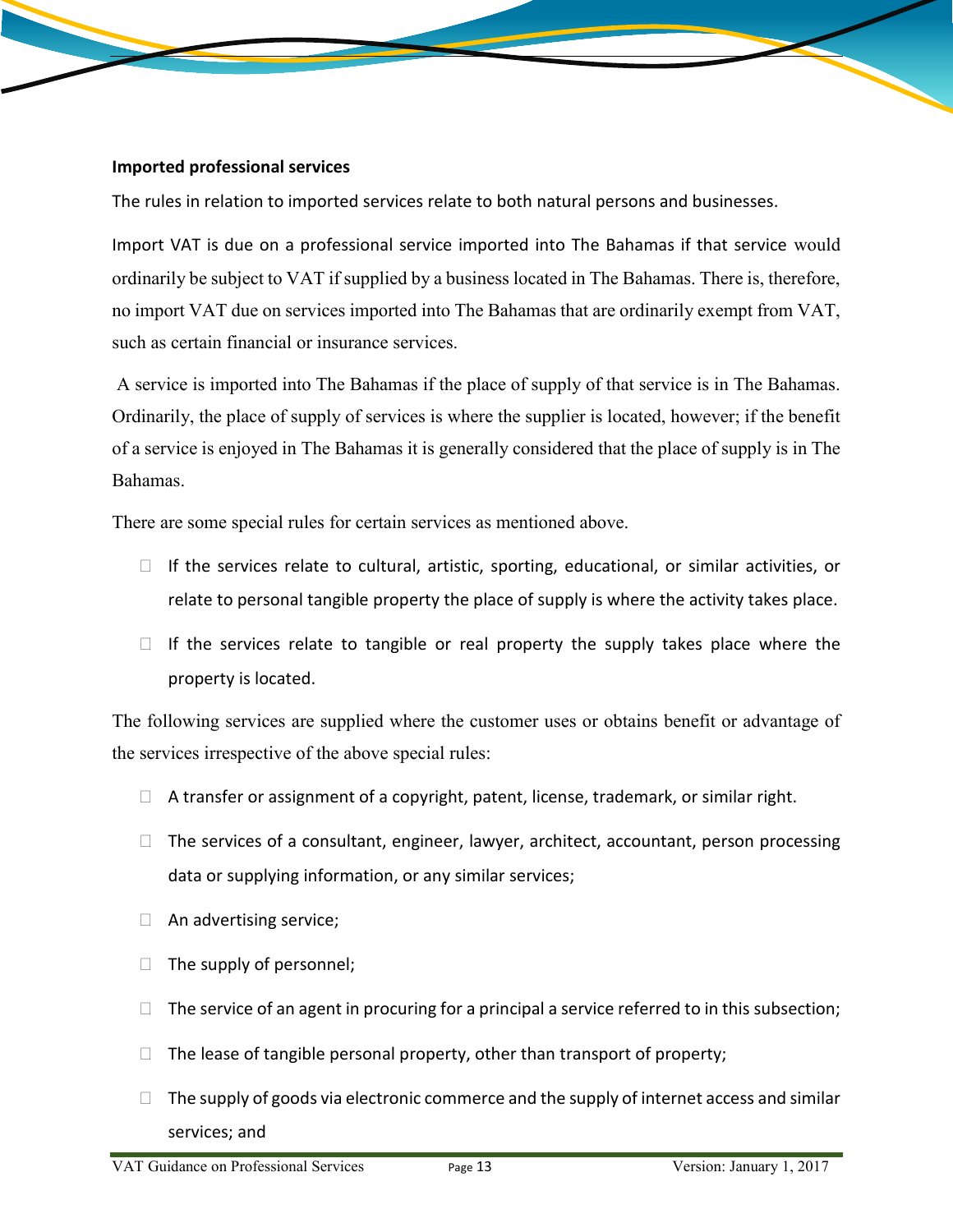$\Box$  The obligation to refrain from or pursuing or carrying on a taxable activity or exercising a right falling within the above services.

The importer of the services is responsible for declaring the importation although the importer and recipient of the services are jointly liable for payment of import VAT.

When the services are completed or the person(s) contracted to perform the services enter The Bahamas the importer must:

- $\Box$  submit an accounting for this in the VAT Return to the Comptroller; and
- $\Box$  pay the VAT due on the import:  $-$ 
	- 1. Where the recipient is not a taxable person, within 7 days of the import;
	- 2. Where a recipient is a taxable person within 28 days after the tax period in which the services were imported.

If a business is registered for VAT, it can self-account for the importation of services on the VAT return rather than submitting an import declaration. You should self-account for the imported service on the VAT return for the period in which the importation takes place. To do this, you calculate the VAT amount of the imported service by multiplying the net amount by 7.5%. The VAT amount and the net amount of the imported service are then submitted on the VAT return in the appropriate boxes.

If the imported service relates to a taxable supply you can recover the VAT declared on the imported service as input VAT.

If you are declaring the imported service on your VAT return the time of supply is the earliest of:

- $\Box$  Receipt of payment;
- $\Box$  The date an invoice is raised; or
- $\Box$  The date the performance of services is completed.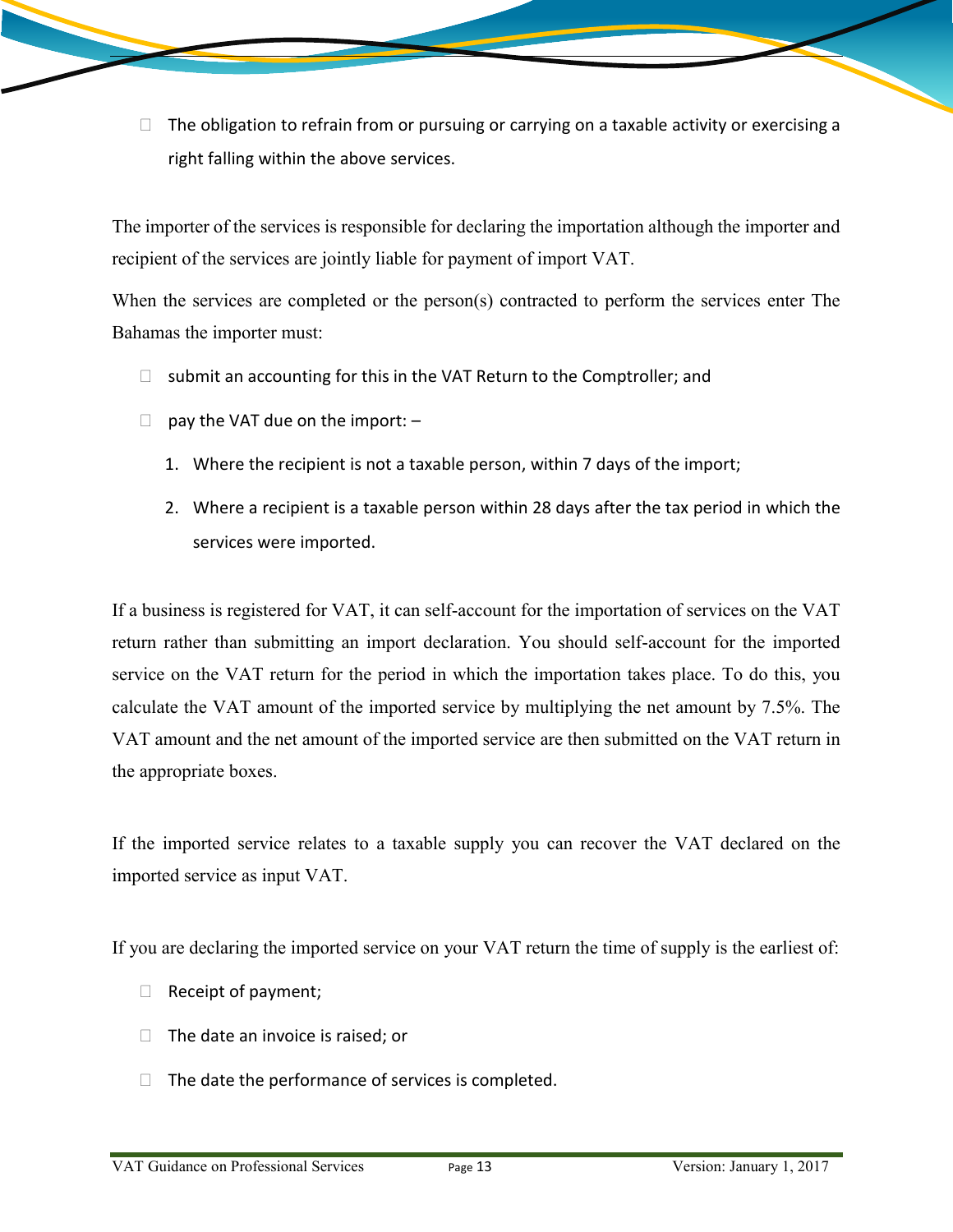The value of an imported service is normally the consideration paid or payable, however, if a person imports services supplied by a related person and there is no consideration paid or the consideration is less than the fair market value, the value of the imported services will be the fair market value.

## **Licences, Subscriptions and Membership fees Paid by Professionals**

Most associations or bodies collect an annual license and subscription/membership fee from their membership Licences and membership fees, where these meet statutory and professional requirements are not subject to VAT as no supply is provided.

## When would I be required to register for VAT?

You should consult The Bahamas General VAT Guide on timing and other requirements for registration.

#### The recovery of VAT on Purchases

You should consult The Bahamas General VAT Guide on timing and other requirements for on filing and recovery of VAT on inputs.

#### **The Law**

You may find the following references to the legislation useful.

#### VAT Act

Section 30 – Rules Relating to Supply of Services.

First Schedule – Part II – Zero-rated Supplies of Services – Item 9

VAT Rule on Apportionment Formula for Financial Institutions 2015-017

VAT Rule on Additional Time for the issuance of valid VAT Invoice and VAT Sales Receipts